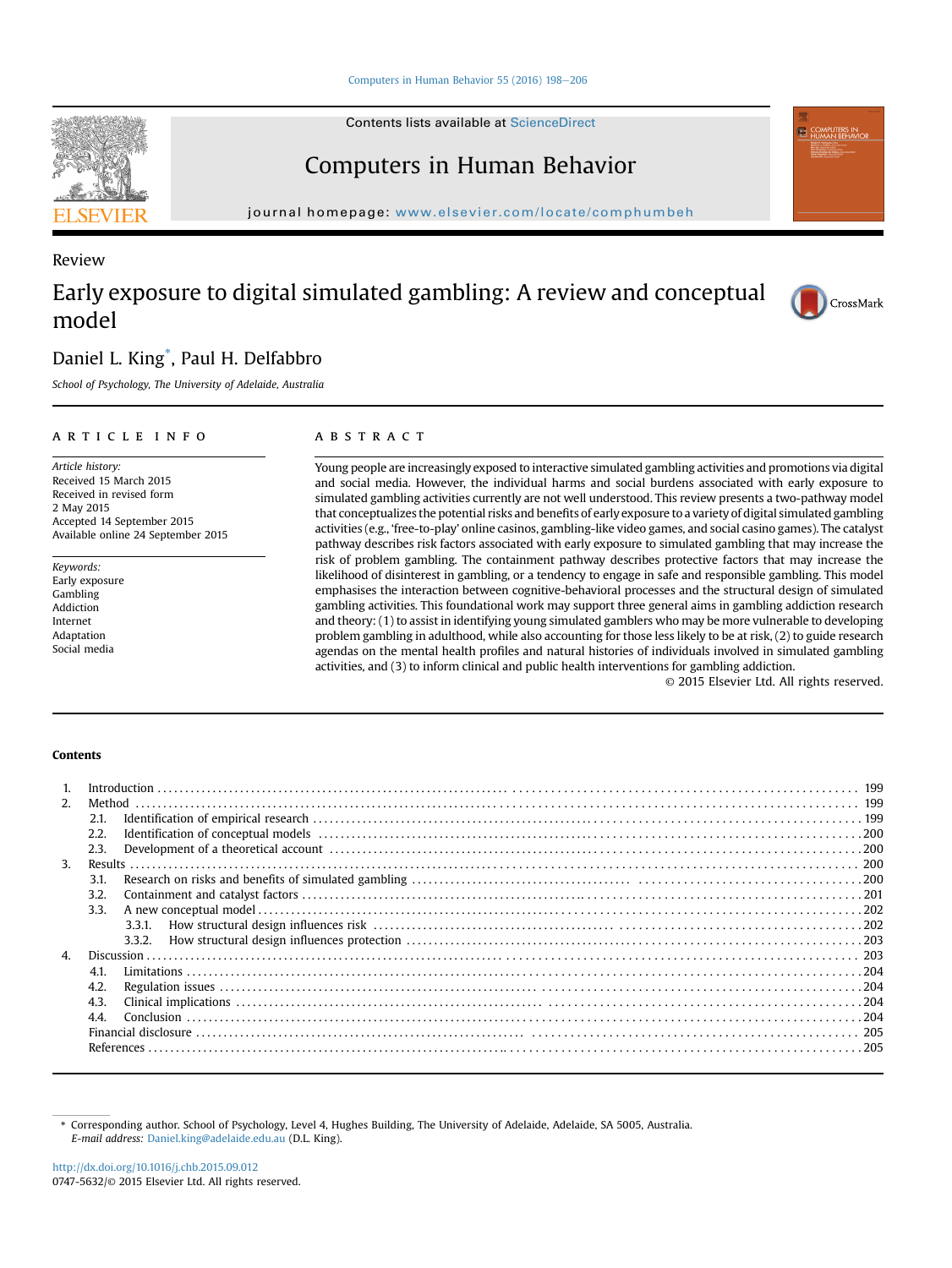#### 1. Introduction

The advent of online digital technologies has led to significant changes in the scope, sophistication and accessibility of gambling ([King, Delfabbro,](#page--1-0) & Griffiths, 2010; Griffi[ths, Wardle, Orford,](#page--1-0) [Sproston,](#page--1-0) & [Erens, 2011\)](#page--1-0). Popular gambling activities, such as casino card games and electronic gaming machines, once restricted to individuals of legal age willing to enter a licensed venue, are now abundantly available online ([Gainsbury, Wood, Russell, Hing,](#page--1-0) & [Blaszczynski, 2012; Olason, Kristjansdottir, Einarsdottir,](#page--1-0) [Bjarnarson,](#page--1-0) & [Derevensky, 2011](#page--1-0)). The focus of this paper is on a secondary class of product that has developed as a corollary of the expansion of online gambling: namely, the massive proliferation of non-financial (i.e., 'simulated') gambling activities, such as 'free-toplay' online casinos and social media gambling apps, and other gambling media properties which are often targeted at underage populations [\(Derevensky, Sklar, Gupta,](#page--1-0) & [Messerlian, 2010;](#page--1-0) [Gainsbury, Hing, Delfabbro,](#page--1-0) & [King, 2014; Sevigny, Cloutier,](#page--1-0) [Pelletier,](#page--1-0) & [Ladouceur, 2007](#page--1-0)). Worldwide participation in free 'social casino games' alone, for example, exceeds participation in online gambling by a factor of 3 to 1, and this activity has been estimated to expand to over 250 million users by 2016 [\(Morgan](#page--1-0) [Stanley, 2012](#page--1-0)). Although there is significant interest in these activities in the business sector, current knowledge of the social and psychological impacts of simulated gambling is very limited despite speculation about whether they contribute to the incidence, prevalence, and maintenance of gambling addictions ([Kim, Wohl,](#page--1-0) [Salmon, Gupta,](#page--1-0) & [Derevensky, 2014; King, Delfabbro, Kaptsis,](#page--1-0) & [Zwaans, 2014; Gainsbury, Hing, Delfabbro, Dewar,](#page--1-0) & [King, 2015;](#page--1-0) Griffi[ths, King,](#page--1-0) & [Delfabbro, 2012\)](#page--1-0).

Simulated gambling has been defined as a "digitally simulated interactive gambling activity that does not directly involve monetary gain but is otherwise structurally identical to the standard format of a gambling activity due to its wagering features and chance-determined outcomes of play" [\(King et al., 2014](#page--1-0), p. 305). Simulated gambling opportunities vary greatly in terms of their design, functionality, and user experiences, across a range of technological platforms, including social media, websites, and apps (see [Gainsbury et al., 2014; King, Delfabbro, Derevensky,](#page--1-0) & [Grif](#page--1-0)fiths, [2012\)](#page--1-0). Although there is no legal consensus on whether simulated gambling constitutes a form of gambling ([Korn, Norman,](#page--1-0)  $\&$ [Reynolds, 2010\)](#page--1-0), some activities are known to be 'quasi-financial' in nature by allowing players to purchase virtual currency (e.g., coins in Slotomania), and have therefore raised external regulatory concerns in some regions [\(Rose, 2004](#page--1-0)). Simulated gambling also falls outside the purview of standard clinical definitions of problem gambling (e.g., Gambling disorder in the DSM-5) due to the emphasis on excessive expenditure in defining harm. It has been suggested that simulated gambling may be considered a subtype of Internet video-gaming ([Owens, 2013\)](#page--1-0), although this viewpoint has not been substantiated by the gambling research community.

From an addictions perspective, gambling involves not only the dynamics of winning and losing something of value (typically money), but also the satisfaction of psychological motivations of excitement and diversion associated with these experiences ([Derevensky, Gupta,](#page--1-0) & [Cioppa, 1996](#page--1-0); [Walker, Schellink,](#page--1-0) & [Anjoul,](#page--1-0) [2008\)](#page--1-0). Whether virtual currency meets an accepted definition of 'something of value' is part of an ongoing debate on the socioeconomic value of virtual assets and identities ([King](#page--1-0) & [Delfabbro,](#page--1-0) [2014\)](#page--1-0). However, with respect to play dynamics, it may be contended that financial and simulated gambling activities have a high degree of parity as psychological phenomena. Laboratory studies of gambling, for example, have long employed simulated gambling paradigms to examine human factors underlying gambling addiction (e.g., cognitive bias, physiological arousal) [\(Clark, Crooks,](#page--1-0)

[Clarke, Aitken,](#page--1-0) & [Dunn, 2012; Dixon](#page--1-0) & [Schreiber, 2002; Kushner](#page--1-0) [et al., 2007](#page--1-0)). This work underscores the observation that a financial element of play is an important aspect, but not the defining factor, in gambling behavior. For this reason, research concerning potential risks and/or benefits associated with simulated gambling is warranted to improve our understanding of the broader practice of gambling as well as gambling addiction.

One proposed risk of simulated gambling is its potential to entice young people to gamble or develop an interest in gambling that will develop over time [\(Allen, Madden, Brooks,](#page--1-0) & [Najman,](#page--1-0) [2008; Derevensky](#page--1-0) & [Gupta, 2007; Grif](#page--1-0)fiths, King, & [Delfabbro,](#page--1-0) [2009; Messerlian, Byrne,](#page--1-0) & [Derevensky, 2004](#page--1-0)). In Australia, the prevalence of simulated gambling via social casino games was 8.8% in 2012 [\(SuperData Research, 2013](#page--1-0)), with some preliminary evidence to support the view that youth are actively involved in these activities [\(Ipsos MORI, 2009; King et al., 2014; Grif](#page--1-0)fiths & [Wood,](#page--1-0) [2007\)](#page--1-0). A study by [Volberg, Hedberg, and Moore \(2008\)](#page--1-0) suggested that problem gambling careers may progress from gambling on the Internet for free to playing card games for money with friends and family. The long-term impact of simulated gambling on younger users has not yet been examined in detail. However, available research evidence on addiction provides useful insights that may be extrapolated to this newer phenomenon. For example, it has been reported consistently that early exposure to addictive substances or activities (e.g., tobacco, alcohol, gambling) increases lifetime risk and severity of addiction to the particular substance or activity ([Eissenberg](#page--1-0) & [Balster, 2000; Johnson, Cloninger, Roache, Bordnick,](#page--1-0) & [Ruiz, 2000; Shaffer, LaBrie,](#page--1-0) & [LaPlante, 2004](#page--1-0)). Public health interventions for addictions prioritise measures to delay the age of first use, or to ensure that early experiences involve controlled use under responsible supervision ([Messerlian, Derevensky,](#page--1-0) & [Gupta,](#page--1-0) [2005\)](#page--1-0).

Addiction theories also recognise the confluence of protective and vulnerability factors across environmental, psychological, and social domains that impact upon the level of harm associated with early experimentation ([Abbott et al., 2013; Grif](#page--1-0)fiths & [Parke, 2010;](#page--1-0) [Hardoon, Gupta,](#page--1-0) & [Derevensky, 2004](#page--1-0)). This includes acknowledgement of factors that 'inoculate' or promote resilience in certain individuals, including those with relatively high levels of exposure ([LaPlante](#page--1-0) & [Shaffer, 2007; Oman et al., 2004\)](#page--1-0). At present, it is unclear why young people may become more resilient to exposure to digital forms of gambling, including interactive and promotional content in some circumstances. The study of online problem gambling is a relatively new field of addiction, and therefore lacking a clear framework for conceptualising the range of unique potential impacts associated with emerging activities like simulated gambling. To address this gap in knowledge, this review was designed with three primary aims:

- 1. To review research on the known risks and benefits of early exposure to simulated gambling.
- 2. To examine exposure models of gambling to aid in classifying these risks and benefits.
- 3. To conceptualise identified factors within a comprehensive theoretical account.

#### 2. Method

#### 2.1. Identification of empirical research

The first aim of this review was to identify available research evidence on youth participation in simulated gambling. A computer database search of Academic Search Premier, PubMed, PsychINFO, ScienceDirect, Web of Science, and Google Scholar was conducted,